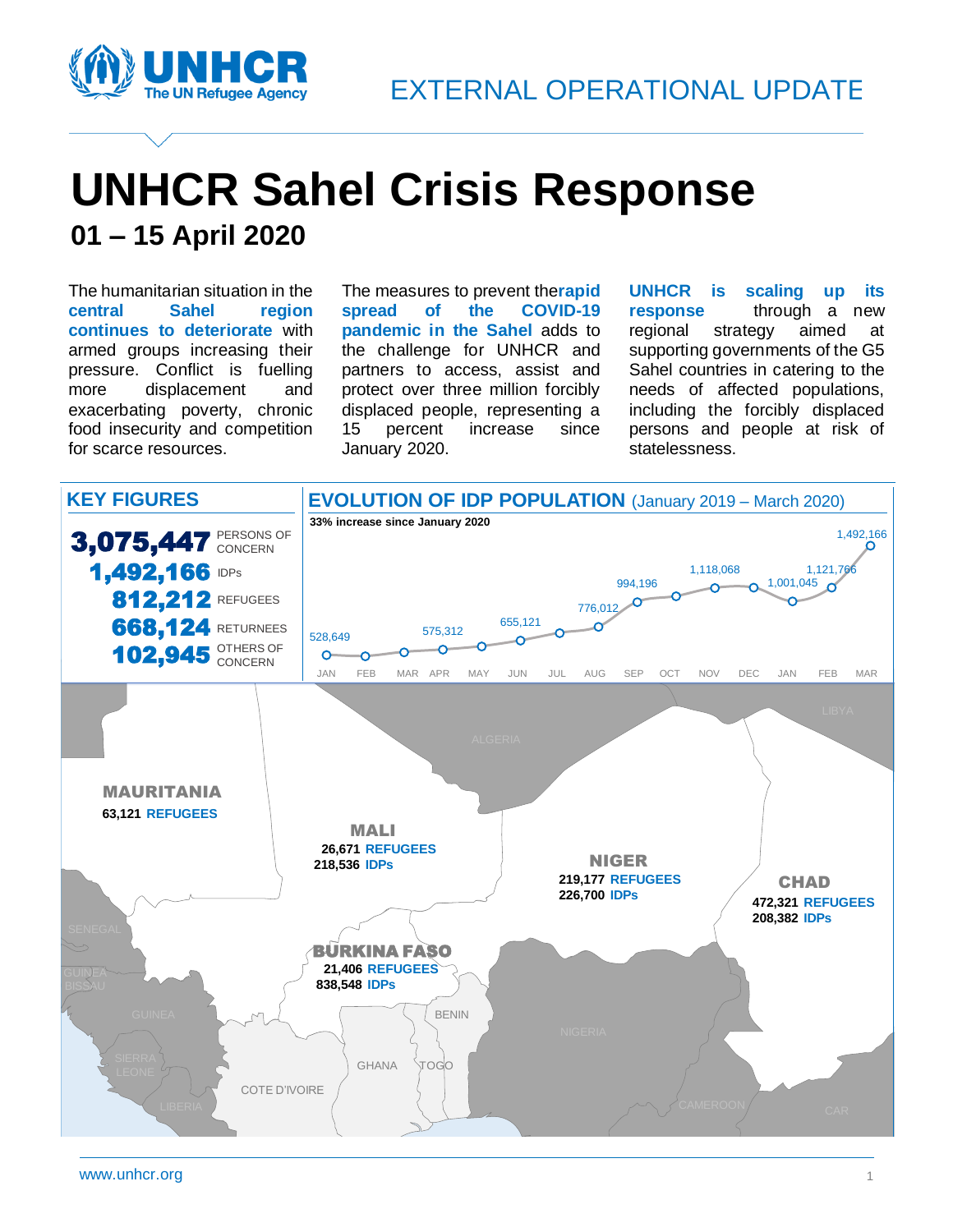

## OPERATIONAL ENVIRONMENT

#### **Political and security developments**

- The COVID-19 pandemic represents an **extraordinary and unprecedented health emergency** for States in the Sahel. In response, Governments are taking necessary measures to prevent the spread of the virus and to protect populations. These measures are not specific to refugees, internally displaced persons (IDPs), stateless or returnees and bear a general scope. However, some of these measures may have a disproportionate impact on displaced population due to their specific needs and vulnerabilities.
- The **restrictions on movement** and the **economic slowdown** is having a dire impact on the livelihoods of refugees and IDPs, most of whom work in the informal sector which is usually the most affected by government controls and regulations in times of public health outbreaks. Furthermore, although no case of infection was officially reported so far among UNHCR's persons of concern in the Sahel, forcibly displaced populations are often at heightened risk of stigmatization in situations of pandemic. Feelings of distrust and instances of discrimination amplified by fake news, misinformation and the politicization of the issue could emerge should refugee or IDP population be heavily affected.
- The pandemic is already exacerbating protection risks and operational challenges in the Sahel in a region grappling with one of the most severe humanitarian crises in the world due to endemic poverty, fragile health systems, limited access to water and sanitation facilities and precarious living conditions in overcrowded shelters. There is also serious concern that the COVID-19 pandemic may fuel the **conflict** as a result of the impact of the pandemic on the economy, livelihood, education and governance.
- Besides the immediate protection and security implications above, COVID-19 is likely to contribute to **food insecurity** in the Sahel. Adding to the combined effects of conflict and displacement, the recent increase in climatic shocks such as recurring droughts and crop pests (locust outbreaks) has dramatically disrupted the crop and livestock production. With humanitarian relief efforts hindered by COVID-19, parts of the region are at high risk of sliding into famine within the next few months. According to WFP's 2020 edition of The Global Report on Food Crises, some 5.5 million people will face food insecurity in the Sahel by June, up from over 2.4 million at the same time last year representing a 128% increased (2.1 million people Burkina Faso, 2 million people in Niger and 1.3 million people in Mali).

#### **Population Movements**

- Countries in the **Sahel** have imposed complete border closure, directly impacting ongoing repatriation processes from Burkina Faso and Niger to Mali. However, despite these restrictions, population movements continue in the Sahel within countries and across borders, triggered by the ongoing conflicts and violence and the dire humanitarian situation that the spread of COVID-19 risk intensifying in the coming weeks.
- In **Burkina Faso**, the deterioration of the security and humanitarian situation in the Sahel and Centre-Nord regions has led to an increase in internal displacement placing additional strain on the basic services and resources available in the various localities. As of 25 March 2020, the number of internally displaced people nearly reached 839,000, representing an increase of 58,807 in less than a month. The security situation in the Centre-Nord region remains volatile with unidentified armed groups killing, looting and raping civilians in addition to burning places of worship and houses. Following attacks and ultimatums by armed groups, all 9,000 Malian refugees in the Goudoubo refugee camp fled for safety, at least 3,743 of them returned to Mali while others remained in Burkina Faso. The country is also seeing an influx with almost 3,000 asylum-seekers having arrived from the region of Mopti in Mali since the beginning of the year.
- In Mali, since January 2020, over 10,000 former Malian refugees returned from Burkina Faso and Niger, mainly due to attacks by armed groups and counter-insurgency operations. As of 07 April, in Gao, Menaka, Mopti and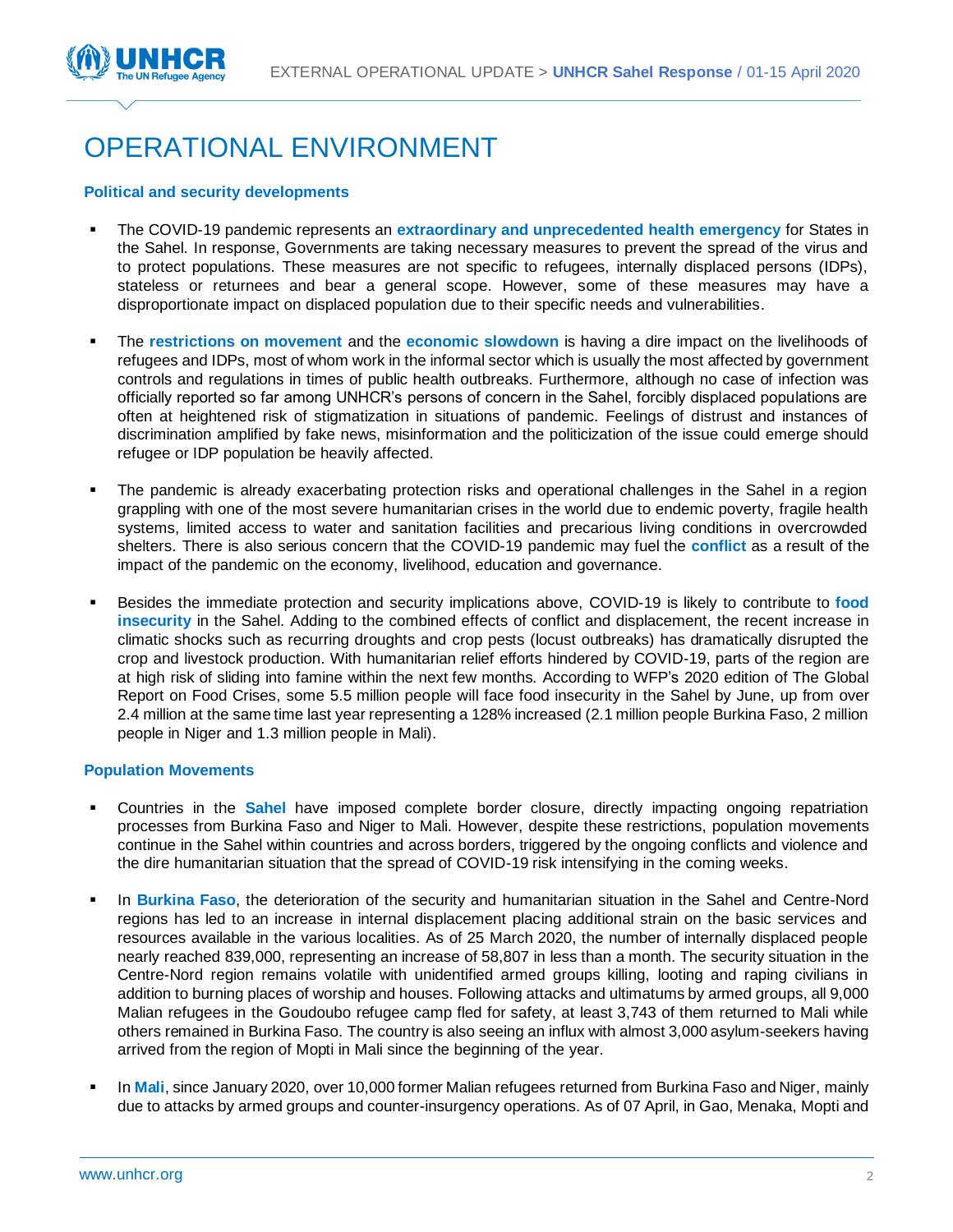

Tombouctou UNHCR and its partners registered 3,743 former refugees who returned from Goudoubo camp in Burkina Faso to northern and central Mali due to insecurity. Another 6,000 Malian refugees also returned to the Menaka region of Mali from the troubled Tahoua and Tillabery regions of Niger since the Chinagodar attacks of early January. This brings to 82,510 the total number of returnees in Mali since 2013.

- In **Mauritania**, with the conflict extending to central and even western Mali, the number of refugees entering from border points along the southern border and to Fassala on the southeastern border has increased in the past few months. These movements were significantly reduced following the closure of the border to control the proliferation of the COVID-19 in early April.
- In Niger, the volatile security situation also fuels displacement with people fleeing rising on a daily basis. Since January 2020, over 22,000 persons have fled the regions of Tillabery and Tahoua, around 17,000 looking for safety elsewhere in Niger and some 5,000 seeking refuge across the border in Mali.

### **Protection Monitoring**

- In partnership with the Danish Refugee Council, UNHCR is spearheading the Project 21, a harmonized regional-wide protection monitoring tool which will be piloted in Burkina Faso, Mali and Niger in the second half of April 2020. The system has been jointly developed by UNHCR and DRC, adapted to COVID-19 pandemics, and involves consultations with 20 protection monitoring actors in the three pilot countries as well as at Regional level for their feedbacks. This transnational project aims to bring evidence-based understanding of the protection environment, risks and needs, which allows protection actors to align protection interventions, to conduct regional advocacy, and to better coordinate protection activities. The three-months pilot phase, which include distance training of monitors, will be followed by the system review period to prepare for an implementation in wider region. Findings and analysis will be shared monthly in summary snapshots and quarterly in narrative reports.
- In Mali, UNHCR and its partners CIAUD Canada and AMSS are monitoring the protection situation and recording incidents of abuse and rights violation towards IDPs, refugees, returnees and hosts in central and northern Mali. With intercommunal conflicts persisting in the Mopti, we are witnessing a clear deterioration of the protection environment with 962 incidents recorded in the first quarter of 2020 against 1,882 incidents documents for the whole of 2019.
- In Niger, UNHCR works with partners (CIAUD in Tahoua, ANTD and CIAUD in Tillabery) as well as with an extensive network of monitors, focal points and informants in remote and hard-to-reach areas to do protection monitoring. Through the continuous presence of these monitors and focal points, trained by UNHCR, data (protection incidents) is collected in real time. The data is shared with the protection cluster for action and the cluster provides guidance to the humanitarian community to facilitate the response. Protection monitoring during the first quarter of 2020 allowed to document 191 protection incidents (129 for the Tillaberi region and 62 for the Tahoua region) including 34 that caused the death of 549 people. The main types of incidents reported are armed incursions (24%), theft and looting (24%), physical violence (19%).

### UNHCR RESPONSE

### **Covid19**

To address the new challenges created by the spread of COVID-19 in the Sahel, UNHCR Operations are strengthening national healthcare systems, WASH structures and services in the main hosting areas and expanding livelihoods opportunities and cash assistance to help mitigate the negative socio-economic impact of the pandemic on refugees and IDPs.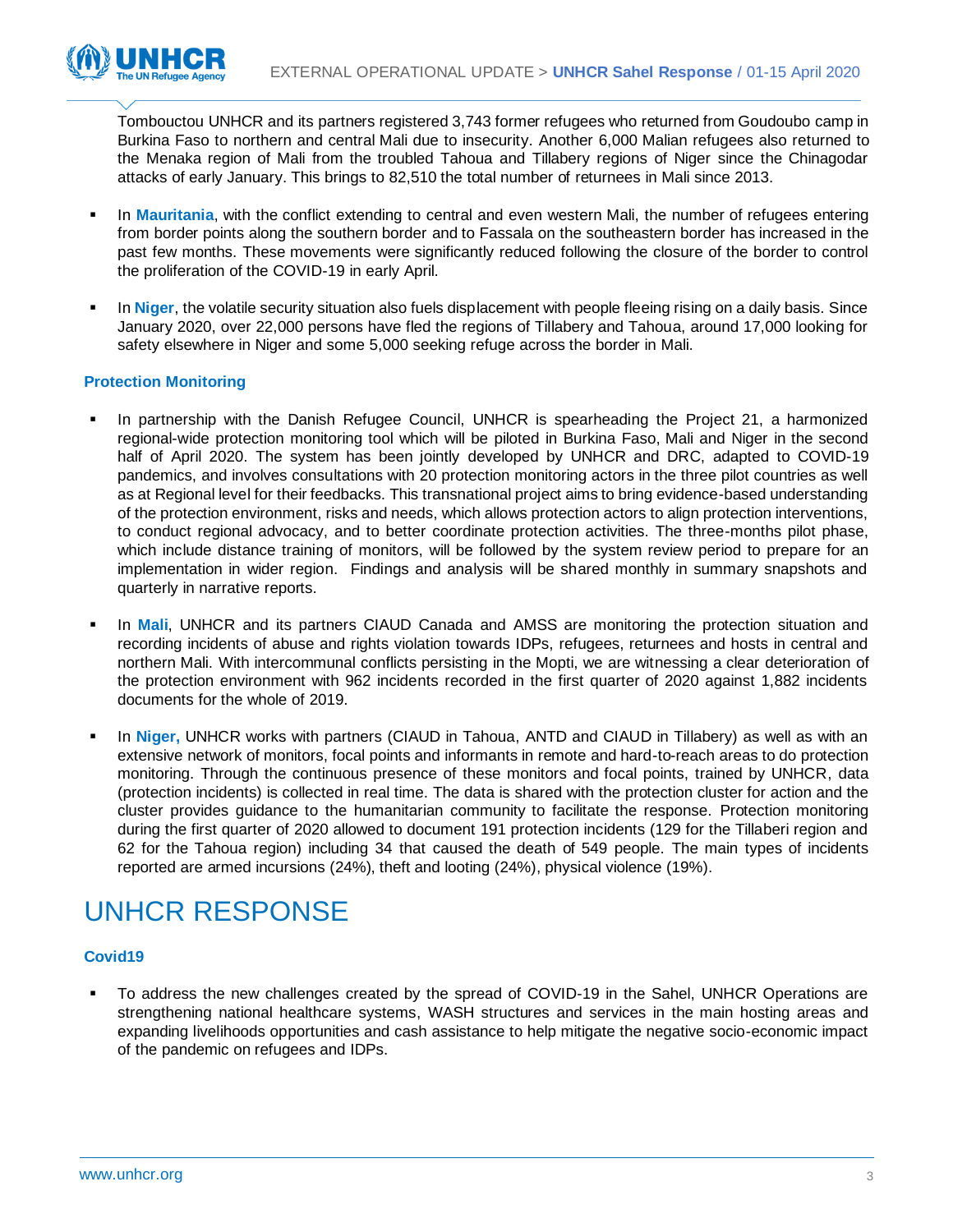

Throughout the region, communication with communities continues to be enhanced to provide persons of concern and host communities with relevant, accessible, simplified, easy-to-understand information on COVID-19 and prevention measures to be adopted.

**Communication with Communities – A Regional COVID-19 Information Platform**

The UNHCR Regional Bureau in Dakar partnered with IOM in the framework of the Covid-19 Response Risk Communication and Community Engagement working group for West and Central Africa to launch a new website - <https://coronawestafrica.info/> - publicly released on 10 April which gathers tools (in English, French and local languages) for community engagement on the coronavirus. This "no logo" interagency website (validated by WHO, and involving 5 UN agencies, 12 NGOs) is searchable, interactive and provides compiled, categorized graphic, audio, video files adapted to very different audiences that will support community engagement activities around the Covid-19.

- In Mali, UNHCR is supporting the "Digital Communication" sub-commission of the One-UN COVID-19 communication plan, which will be implemented in line with the government of Mali's communication plan and will involve awareness-raising campaigns through media, influencers, and other communication material and content. In terms of health meanwhile, UNHCR donated 100 family-sized tents following the request from the Ministry of Solidarity for support to the health structures in the regions of Gao, Mopti, Timbuktu, Menaka, Kayes and also Bamako.
- In **Niger**, UNHCR has purchased protection, hygiene and disinfectant equipment for a total amount of 720,000 USD which has already been distributed in all refugee and IDP sites, in all public administrations and services in the 6 regions hosting refugees, and in all health facilities (regional hospitals, integrated health centers and emergency health centers). Following a needs analysis undertaken with the Regional Directorates of Health, UNHCR is installing 350 Refugee Housing Units (RHU) with A/C to support authorities in setting up isolation cells. This comes in addition to the 54 RHUs UNHCR already set up in the capital city of Niamey's stadium. UNHCR is also working with the World Bank to reorient a part of an ongoing project with the Government benefiting refugees and host communities to mitigate the negative socio-economic effects of the crisis. Concretely, UNHCR would like to reorient funds foreseen under the component on economic opportunities and use cash transfers. The project has a target population of 62,500 persons of which 31,500 are refugees. UNHCR will carry out an analysis on the impact of COVID-19 on the formal and informal livelihoods of displaced populations to better guide its future interventions and those of partner organizations.

#### **Shelter and Core Relief Items**

- In many parts of the **Sahel**, refugees and IDPs are often residing in heavily overcrowded camps and sites or among host communities often living in already precarious conditions in historically underserved area. Due to poverty, many resort to building precarious shelters with tree branches or cardboards and are thus deprived of privacy and exposed to theft and violence. With extremely limited access to basic water and hygiene facilities making the most basic preventive measures such as social distancing and handwashing impossible, these dire living conditions also expose forcibly displaced persons to heightened risks of contamination as COVID-19 spreads towards major hosting areas.
- To address this issue, UNHCR operations are implementing targeted shelter interventions and the distributions of core relief items and exploring ways to decongest the most affected hosting areas in coordination with the national and local authorities.
- In **Burkina Faso**, between 1 and 15 April UNHCR and its partner NRC built 140 out of 1,700 shelters planned in the Centre-North region and distributed over 1,030 kits of core relief items to more 3,100 IDP families.
- In Mali, since the beginning of the year, UNHCR has distributed non-food items to 58,947 IDPs, representing 27 % of the total IDP population. In addition, UNCHR has covered the shelter needs of 7,907 IDPs by providing new housing to the most vulnerable and kits for others to build or upgrade their shelters.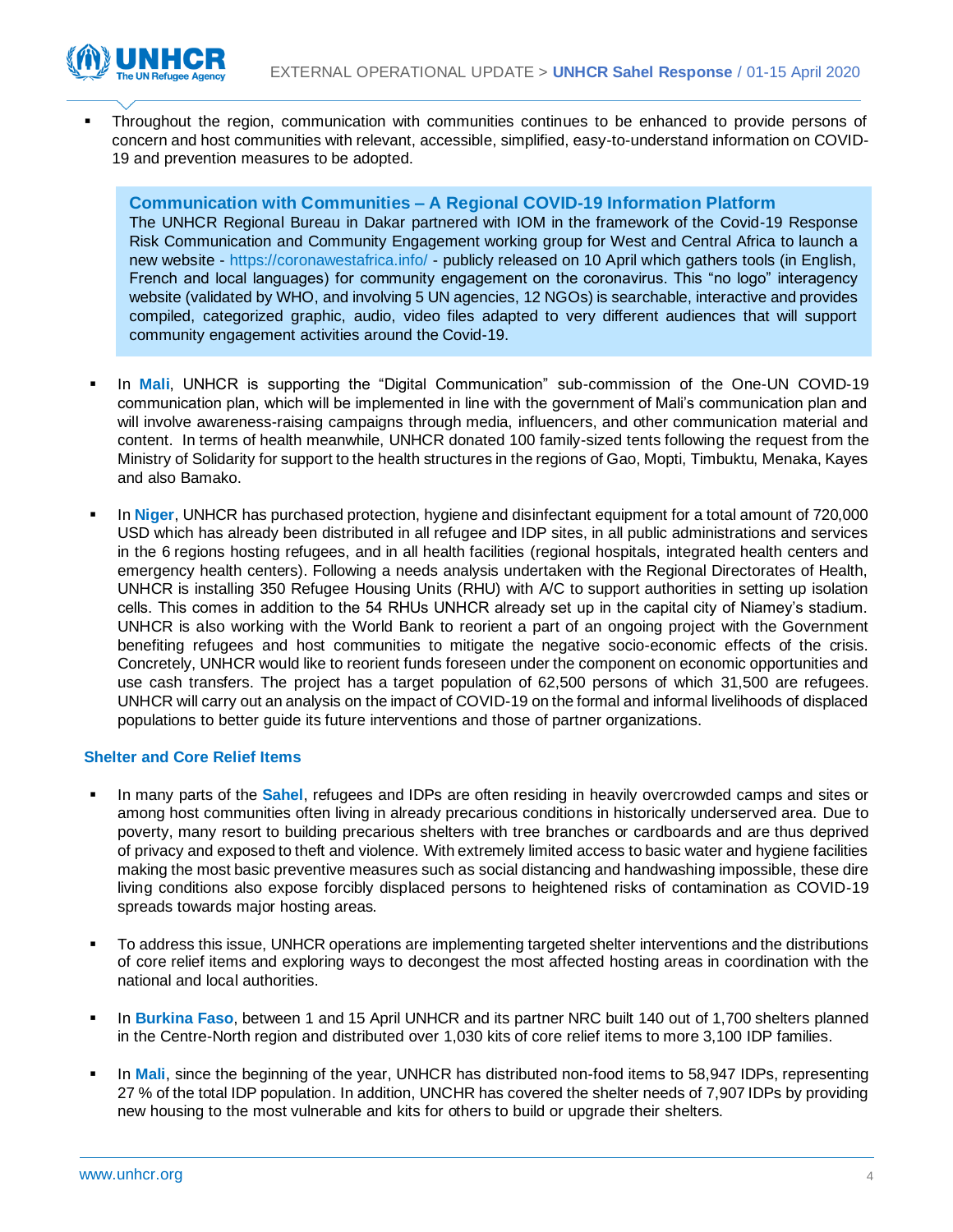

- In Mauritania, to prepare for the needs of potential new arrivals in 2020 and in view of the harsh climatic conditions in Mbera and the difficulty to access the camp at over 1,400 km from the capital, UNCHR retains an emergency shelter and CRI stock of 600 tents and 120 RHUs as well as 7,250 sets of blankets, sleeping mats, and mosquito nets, and 2,250 sets of kitchen items, and water buckets.
- In **Niger**, with the support of GIZ, UNHCR and the Government can give Malian refugees access to land in an urbanized site where Nigerien families will be settled as well. For 4000 vulnerable households among the refugee and host population, a social house is part of the package. UNHCR has set up brick factories in Ayerou, Ouallam, Abala and Intikane and creates jobs for 1500 persons of the refugee and host community.

#### **Sexual and Gender-Based Violence**

In the **Sahel**, sexual and gender-based violence is endemic and includes widespread abuse and exploitation, trafficking, forced and early marriage, unwanted pregnancy, and increasing instances of rape and other forms of sexual violence as the conflict exacerbates, etc. This dramatic situation is now further aggravated by the spread of COVID-19 which is expected to disproportionately impact women and girls traditionally caring for sick family members and being exposed to negative family coping mechanisms like child marriage in times of crisis.



*One of over 400 Refugee Housing Units donated by UNHCR to serve as emergency medical facilities and isolation units in Niger. ©UNHCR/Marlies Cardoen*

- Focusing on prevention and response through awareness raising and provision of comprehensive support to SGBV survivors, UNHCR is working with partners in **Burkina**, **Mali** and **Niger** to implement strong referral mechanisms, strengthen health and support structures (including new mobile health services) in main hosting areas which have historically been underserved.
- In **Niger**, UNHCR, in partnership with WFP and UNDP, is providing training on the production of soap, bleach and mouth masks to over 5,000 refugees and hosts, among whom over 90% women. These items will be distributed in all refugee hosting areas benefitting both refugees and local communities. Apart from improving health conditions and hygiene in the camp, this activity promotes women as economic agents, generates an income for refugee households and stimulates the local economy, mitigating the negative socio-economic impact of COVID.

#### **Education**

The combined impact of insecurity and the spread of COVID-19 in the **Sahel** is particularly devastating on the education sector with school closures no longer restricted to conflict areas but generalized to the entire countries. The negative outcomes of prolonged school closures are likely to disproportionately impact displaced children, who not only see their education interrupted but also lose the safety offered by a school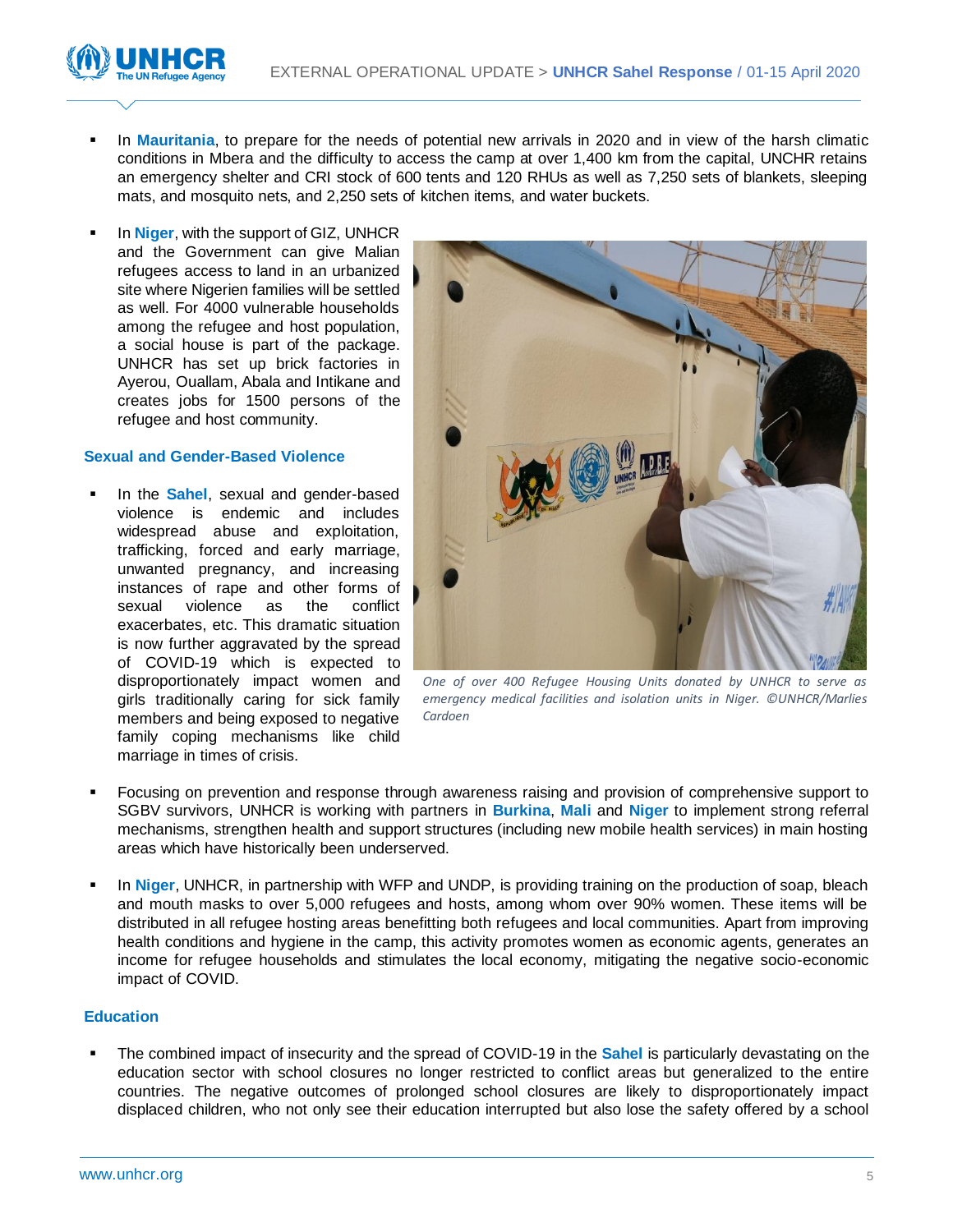



and get exposed to a higher risk of abuse, neglect, violence and exploitation. The situation is especially precarious for girls who are more at risk of permanently dropping out, exposing them to forced marriage.

- Ensuring continuity of education for displaced children and youth is challenging, especially in rural areas where the digital divide will exacerbate the education divide. In response, UNHCR has taken emergency education measures to ensure displaced children and youth access to safe distance learning alternatives, support health training for teachers and community awarenessraising activities on COVID-19 and basic prevention measures while upgrading water and sanitation facilities in schools.
- In **Chad**, the Education Cluster, of which UNHCR is an active member, is supporting the ministry in the development of a comprehensive education response plan to COVID19 in collaboration with the local education authorities to take into account the different level of access to connectivity (radio, mobile phone and internet) between regions.
- In **Mali**, UNHCR along with 5 other organizations (UNICEF, Save The Children, AMSODE, EDUCO, EU) is part of the strategic committee established by the Ministry of Education for the development and implementation of the response plan to the COVID-19 situation to ensure the continuity of learning in a protective and inclusive environment, and to prepare the reopening of schools.
- In **Niger**, UNHCR is closely working with the Education Cluster and the Ministry of Education to ensure continuity of education through distance education approaches including the development educational content such as self-learning programs and materials for students in all regions. In Ouallam, UNHCR and its partner have launched the



*Zeinabou is a Malian refugee living in Niamey. She has been trained by UNHCR in sewing and dressmaking; skills she now uses to produce face masks. ©UNHCR/Marlies Cardoen*

construction of 10 emergency classrooms on the urbanized site where Malian refugees live. Moreover, they have received furniture to equip the classrooms, amongst others 250 school banks, 29 desks and chairs, 10 chalkboards.

### **Energy and Environment**

The **Sahel** is the most impacted region of the world by climate change with a +3 degrees increase scenario against the global average of 1.5 degree increase by 2050. Over the past years, the region has been experiencing an overall decrease in rainfall, but also a depletion of soils due to agricultural overexploitation and progressive deforestation of the original savannahs as a result of cutting firewood, bush fires and stray animals. The crisis now makes it even more difficult and dangerous for pastoralists to reach grazing lands and for farmers to access their land at critical periods of the growing season, which could threaten food insecurity in the coming months.